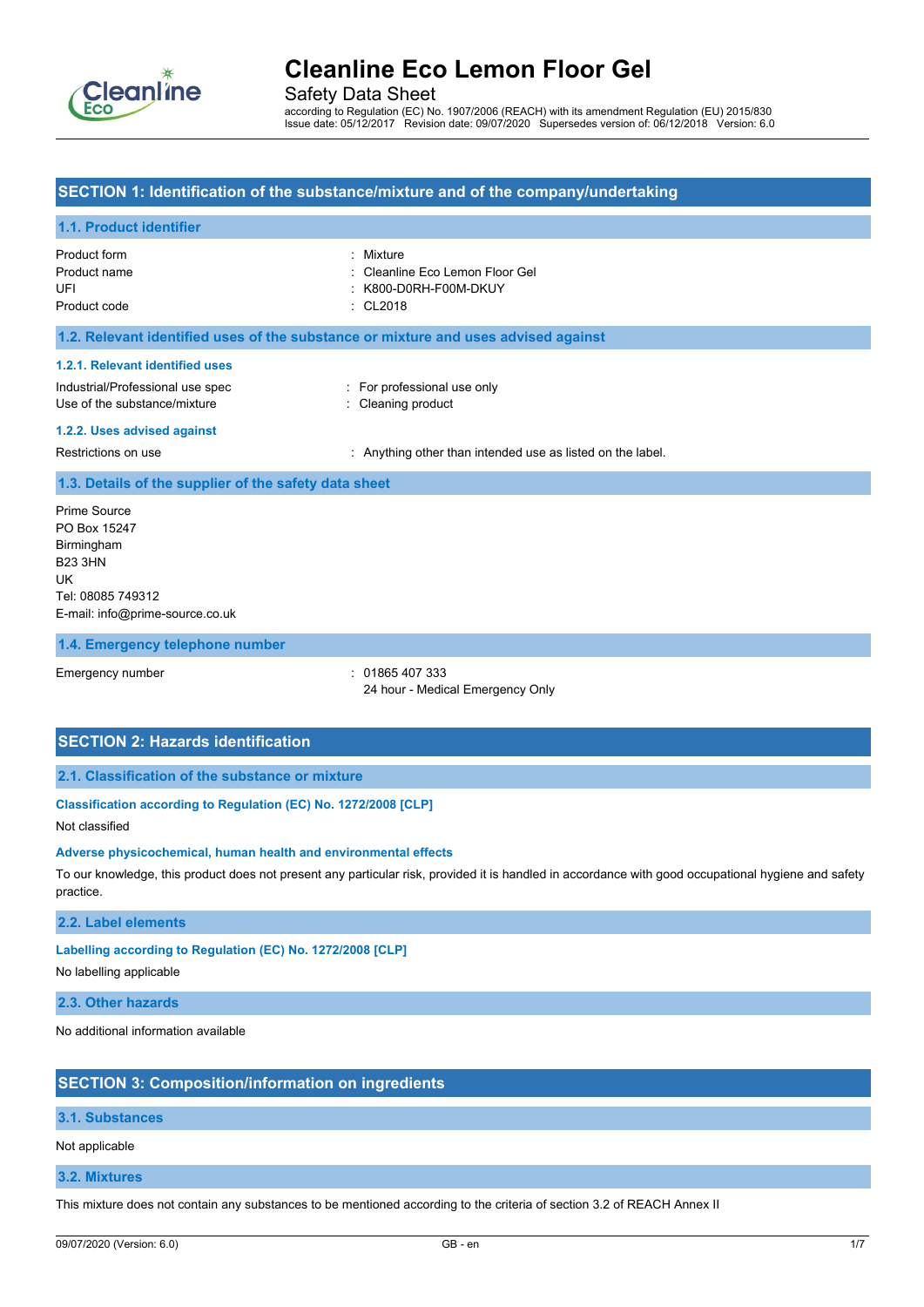Safety Data Sheet

according to Regulation (EC) No. 1907/2006 (REACH) with its amendment Regulation (EU) 2015/830

| <b>SECTION 4: First aid measures</b>                                                                                                                       |                                                                                                                                                                                                             |  |
|------------------------------------------------------------------------------------------------------------------------------------------------------------|-------------------------------------------------------------------------------------------------------------------------------------------------------------------------------------------------------------|--|
| 4.1. Description of first aid measures                                                                                                                     |                                                                                                                                                                                                             |  |
| First-aid measures after inhalation<br>First-aid measures after skin contact<br>First-aid measures after eye contact<br>First-aid measures after ingestion | : Remove person to fresh air and keep comfortable for breathing.<br>: Wash skin with plenty of water.<br>: Rinse eyes with water as a precaution.<br>: Call a poison center or a doctor if you feel unwell. |  |
| 4.2. Most important symptoms and effects, both acute and delayed                                                                                           |                                                                                                                                                                                                             |  |
| No additional information available                                                                                                                        |                                                                                                                                                                                                             |  |

**4.3. Indication of any immediate medical attention and special treatment needed**

Treat symptomatically.

| <b>SECTION 5: Firefighting measures</b>                    |                                                                                                                                             |  |
|------------------------------------------------------------|---------------------------------------------------------------------------------------------------------------------------------------------|--|
| 5.1. Extinguishing media                                   |                                                                                                                                             |  |
| Suitable extinguishing media                               | Water spray. Dry powder. Foam. Carbon dioxide.                                                                                              |  |
| 5.2. Special hazards arising from the substance or mixture |                                                                                                                                             |  |
| Hazardous decomposition products in case of fire           | : Toxic fumes may be released.                                                                                                              |  |
| 5.3. Advice for firefighters                               |                                                                                                                                             |  |
| Protection during firefighting                             | : Do not attempt to take action without suitable protective equipment. Self-contained<br>breathing apparatus. Complete protective clothing. |  |

| <b>SECTION 6: Accidental release measures</b>                            |                                                                                                                                                              |  |
|--------------------------------------------------------------------------|--------------------------------------------------------------------------------------------------------------------------------------------------------------|--|
| 6.1. Personal precautions, protective equipment and emergency procedures |                                                                                                                                                              |  |
| 6.1.1. For non-emergency personnel<br>Emergency procedures               | : Ventilate spillage area.                                                                                                                                   |  |
| 6.1.2. For emergency responders<br>Protective equipment                  | Do not attempt to take action without suitable protective equipment. For further information<br>refer to section 8: "Exposure controls/personal protection". |  |
| <b>6.2. Environmental precautions</b>                                    |                                                                                                                                                              |  |
| Avoid release to the environment                                         |                                                                                                                                                              |  |
| 6.3. Methods and material for containment and cleaning up                |                                                                                                                                                              |  |
| Methods for cleaning up<br>Other information                             | Take up liquid spill into absorbent material.<br>Dispose of materials or solid residues at an authorized site.                                               |  |

**6.4. Reference to other sections** For further information refer to section 13.

| <b>SECTION 7: Handling and storage</b>            |                                                                                                                                                                                              |
|---------------------------------------------------|----------------------------------------------------------------------------------------------------------------------------------------------------------------------------------------------|
| 7.1. Precautions for safe handling                |                                                                                                                                                                                              |
| Precautions for safe handling<br>Hygiene measures | : Ensure good ventilation of the work station. Wear personal protective equipment.<br>: Do not eat, drink or smoke when using this product. Always wash hands after handling the<br>product. |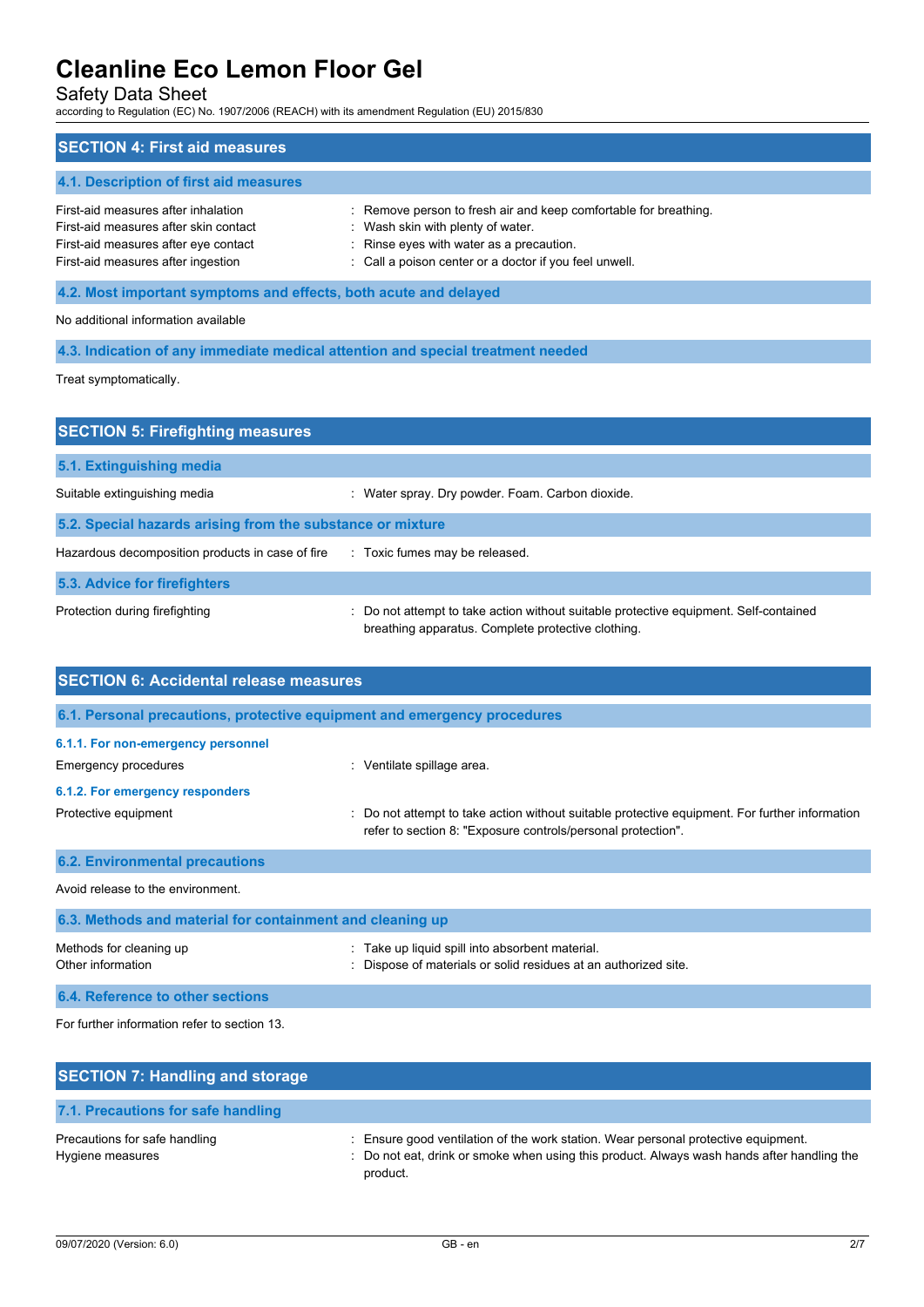Safety Data Sheet

according to Regulation (EC) No. 1907/2006 (REACH) with its amendment Regulation (EU) 2015/830

| 7.2. Conditions for safe storage, including any incompatibilities |                                                                                                  |  |  |
|-------------------------------------------------------------------|--------------------------------------------------------------------------------------------------|--|--|
| Storage conditions<br>Incompatible products                       | : Store in a well-ventilated place. Keep cool.<br>: Oxidizing agent. Strong bases. Strong acids. |  |  |
| Special rules on packaging                                        | : Keep only in original container. Store in a closed container.                                  |  |  |

**7.3. Specific end use(s)**

No additional information available

## **SECTION 8: Exposure controls/personal protection**

#### **8.1. Control parameters**

No additional information available

**8.2. Exposure controls**

#### **Appropriate engineering controls:**

Ensure good ventilation of the work station.

### **Hand protection:**

Where a risk of contact with hands is likely, suitable chemical resistant gloves is recommended.

#### **Eye protection:**

Where there is a risk of spray mist or splashing, Safety glasses (approved to EN 166 Standard) are recommended.

#### **Skin and body protection:**

If direct or repeated skin contact is likely, wear suitable protective clothing

#### **Respiratory protection:**

Not required for normal conditions of use

#### **Environmental exposure controls:**

Avoid release to the environment.

#### **Other information:**

PPE should be worn to prevent any contact with the chemical. Any contaminated clothing should be washed prior to re-use.

## **SECTION 9: Physical and chemical properties**

#### **9.1. Information on basic physical and chemical properties**

| Physical state                             | : Liquid              |
|--------------------------------------------|-----------------------|
| Colour                                     | : Yellow.             |
| Odour                                      | : Lemon.              |
| Odour threshold                            | $:$ No data available |
| рH                                         | $:7-10$               |
| Relative evaporation rate (butylacetate=1) | : No data available   |
| Melting point                              | : Not applicable      |
| Freezing point                             | : No data available   |
| Boiling point                              | : No data available   |
| Flash point                                | : $>62 °C$            |
| Auto-ignition temperature                  | : No data available   |
| Decomposition temperature                  | : No data available   |
| Flammability (solid, gas)                  | : Not applicable      |
| Vapour pressure                            | No data available     |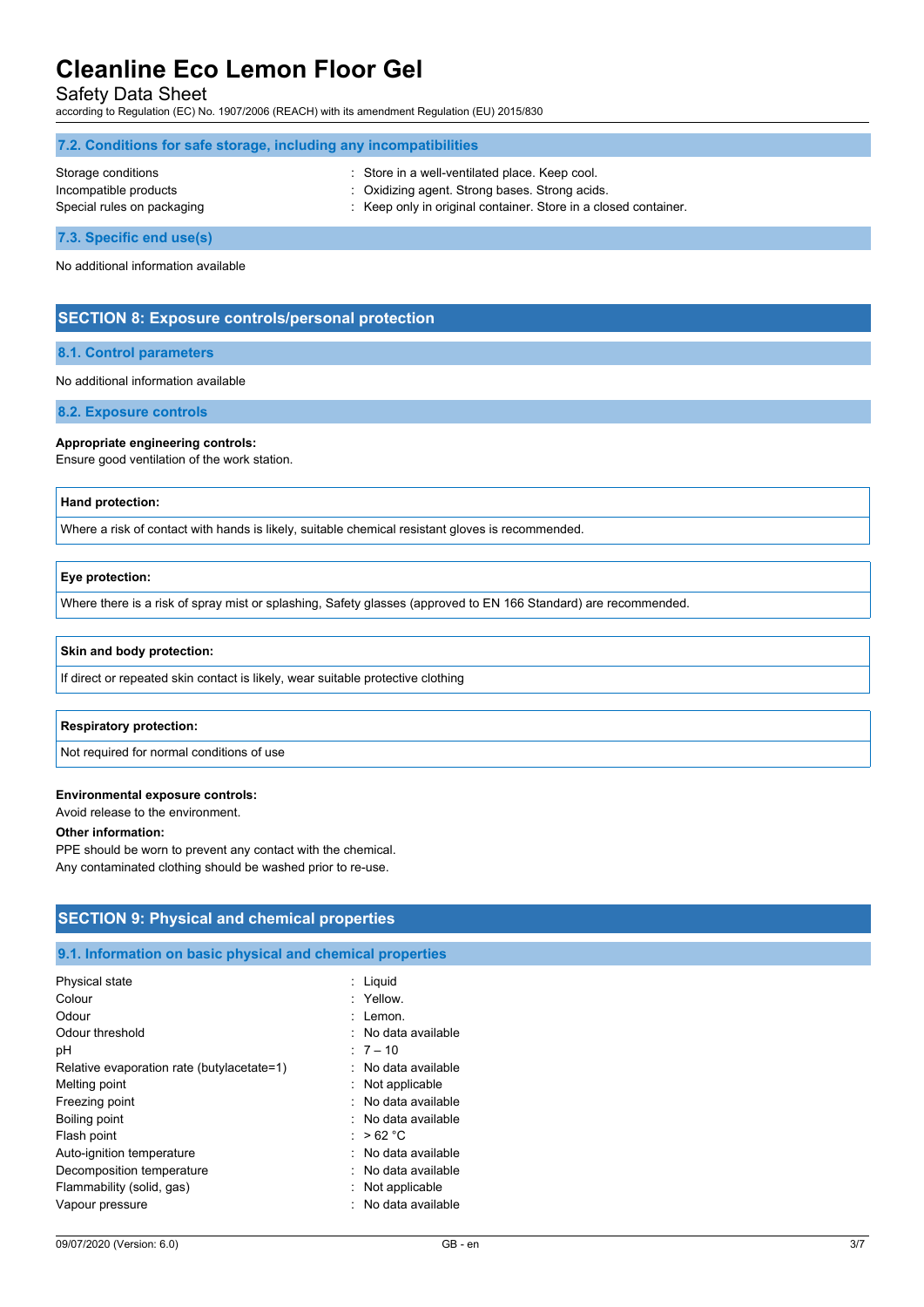Safety Data Sheet

according to Regulation (EC) No. 1907/2006 (REACH) with its amendment Regulation (EU) 2015/830

| Relative vapour density at 20 °C                | : No data available   |
|-------------------------------------------------|-----------------------|
| Relative density                                | : No data available   |
| Density                                         | $\cdot$ 1             |
| Solubility                                      | $:$ No data available |
| Partition coefficient n-octanol/water (Log Pow) | : No data available   |
| Viscosity, kinematic                            | : No data available   |
| Viscosity, dynamic                              | $: > 10000$ cP        |
| <b>Explosive properties</b>                     | $:$ No data available |
| Oxidising properties                            | : No data available   |
| <b>Explosive limits</b>                         | : No data available   |

### **9.2. Other information**

No additional information available

# **SECTION 10: Stability and reactivity**

#### **10.1. Reactivity**

The product is non-reactive under normal conditions of use, storage and transport.

**10.2. Chemical stability**

Stable under normal conditions.

**10.3. Possibility of hazardous reactions**

No dangerous reactions known under normal conditions of use.

**10.4. Conditions to avoid**

None under recommended storage and handling conditions (see section 7).

**10.5. Incompatible materials**

No additional information available

**10.6. Hazardous decomposition products**

Under normal conditions of storage and use, hazardous decomposition products should not be produced.

### **SECTION 11: Toxicological information**

#### **11.1. Information on toxicological effects**

| Acute toxicity (oral)<br>Acute toxicity (dermal)<br>Acute toxicity (inhalation) | Not classified<br>Not classified<br>Not classified |
|---------------------------------------------------------------------------------|----------------------------------------------------|
| Skin corrosion/irritation                                                       | Not classified<br>٠<br>$pH: 7 - 10$                |
| Serious eye damage/irritation                                                   | : Not classified<br>pH: 7 - 10                     |
| Respiratory or skin sensitisation                                               | Not classified                                     |
| Germ cell mutagenicity                                                          | Not classified                                     |
| Carcinogenicity                                                                 | Not classified                                     |
| Reproductive toxicity                                                           | Not classified                                     |
| STOT-single exposure                                                            | Not classified                                     |
| STOT-repeated exposure                                                          | Not classified                                     |
| Aspiration hazard                                                               | Not classified                                     |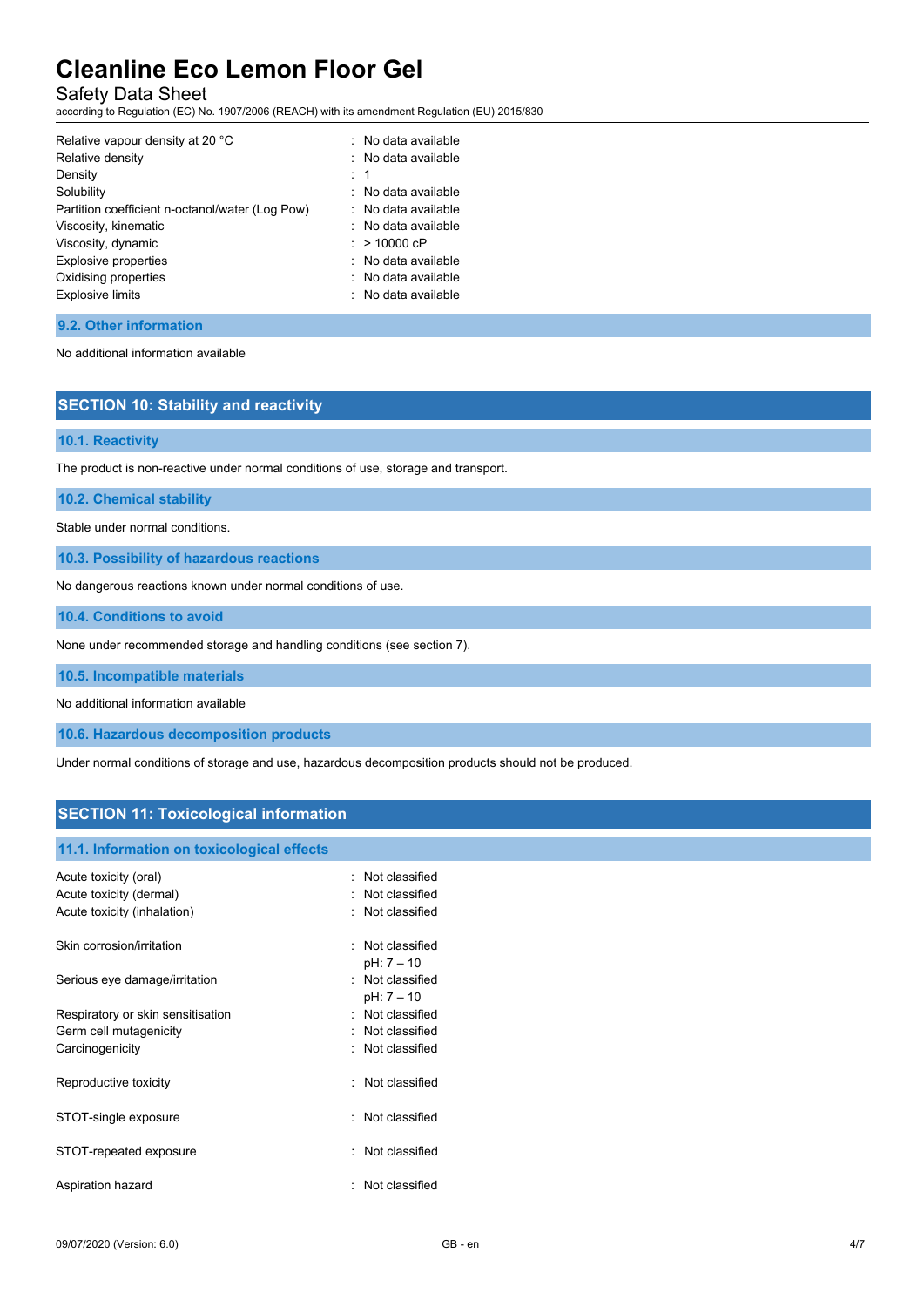Safety Data Sheet

according to Regulation (EC) No. 1907/2006 (REACH) with its amendment Regulation (EU) 2015/830

| <b>SECTION 12: Ecological information</b>                                                                                                                                  |                                                                                                                                                                  |
|----------------------------------------------------------------------------------------------------------------------------------------------------------------------------|------------------------------------------------------------------------------------------------------------------------------------------------------------------|
| 12.1. Toxicity                                                                                                                                                             |                                                                                                                                                                  |
| Ecology - general<br>Hazardous to the aquatic environment, short-term<br>(acute)<br>Hazardous to the aquatic environment, long-term<br>(chronic)<br>Not rapidly degradable | The product is not considered harmful to aquatic organisms nor to cause long-term adverse<br>effects in the environment.<br>: Not classified<br>: Not classified |
| 12.2. Persistence and degradability                                                                                                                                        |                                                                                                                                                                  |
| No additional information available                                                                                                                                        |                                                                                                                                                                  |
| 12.3. Bioaccumulative potential                                                                                                                                            |                                                                                                                                                                  |
| No additional information available                                                                                                                                        |                                                                                                                                                                  |
| 12.4. Mobility in soil                                                                                                                                                     |                                                                                                                                                                  |
| No additional information available                                                                                                                                        |                                                                                                                                                                  |
| 12.5. Results of PBT and vPvB assessment                                                                                                                                   |                                                                                                                                                                  |
| No additional information available                                                                                                                                        |                                                                                                                                                                  |
| 12.6. Other adverse effects                                                                                                                                                |                                                                                                                                                                  |
| No additional information available                                                                                                                                        |                                                                                                                                                                  |

## **SECTION 13: Disposal considerations**

**13.1. Waste treatment methods**

Waste treatment methods : Dispose of contents/container in accordance with licensed collector's sorting instructions.

# **SECTION 14: Transport information**

| In accordance with ADR / RID / IMDG / IATA / ADN |               |               |               |               |
|--------------------------------------------------|---------------|---------------|---------------|---------------|
| <b>ADR</b>                                       | <b>IMDG</b>   | <b>IATA</b>   | <b>ADN</b>    | <b>RID</b>    |
| 14.1. UN number                                  |               |               |               |               |
| Not regulated                                    | Not regulated | Not regulated | Not regulated | Not regulated |
| 14.2. UN proper shipping name                    |               |               |               |               |
| Not regulated                                    | Not regulated | Not regulated | Not regulated | Not regulated |
| 14.3. Transport hazard class(es)                 |               |               |               |               |
| Not regulated                                    | Not regulated | Not regulated | Not regulated | Not regulated |
| 14.4. Packing group                              |               |               |               |               |
| Not regulated                                    | Not regulated | Not regulated | Not regulated | Not regulated |
| <b>14.5. Environmental hazards</b>               |               |               |               |               |
| Not regulated                                    | Not regulated | Not regulated | Not regulated | Not regulated |
| No supplementary information available           |               |               |               |               |

**14.6. Special precautions for user**

**Overland transport** Not regulated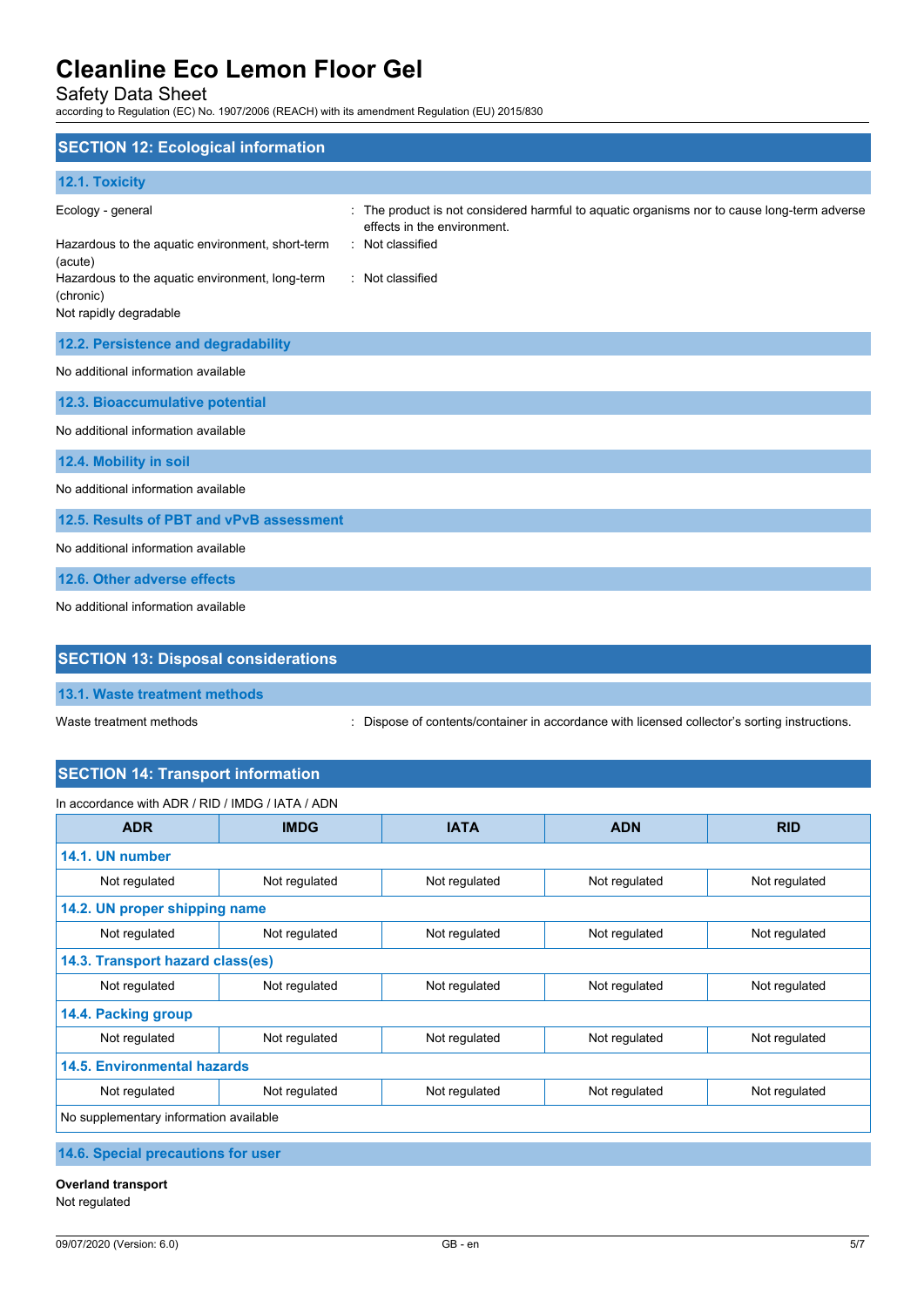Safety Data Sheet

according to Regulation (EC) No. 1907/2006 (REACH) with its amendment Regulation (EU) 2015/830

**Transport by sea** Not regulated **Air transport** Not regulated **Inland waterway transport** Not regulated **Rail transport** Not regulated

**14.7. Transport in bulk according to Annex II of Marpol and the IBC Code**

Not applicable

## **SECTION 15: Regulatory information**

**15.1. Safety, health and environmental regulations/legislation specific for the substance or mixture**

#### **15.1.1. EU-Regulations**

Contains no REACH substances with Annex XVII restrictions

Contains no substance on the REACH candidate list

Contains no REACH Annex XIV substances

Contains no substance subject to Regulation (EU) No 649/2012 of the European Parliament and of the Council of 4 July 2012 concerning the export and import of hazardous chemicals.

Contains no substance subject to Regulation (EU) No 2019/1021 of the European Parliament and of the Council of 20 June 2019 on persistent organic pollutants

#### **15.1.2. National regulations**

No additional information available

**15.2. Chemical safety assessment**

No chemical safety assessment has been carried out

### **SECTION 16: Other information**

| Abbreviations and acronyms: |                                                                                                 |
|-----------------------------|-------------------------------------------------------------------------------------------------|
| <b>ADN</b>                  | European Agreement concerning the International Carriage of Dangerous Goods by Inland Waterways |
| <b>ADR</b>                  | European Agreement concerning the International Carriage of Dangerous Goods by Road             |
| <b>ATE</b>                  | <b>Acute Toxicity Estimate</b>                                                                  |
| <b>BLV</b>                  | Biological limit value                                                                          |
| CAS-No.                     | <b>Chemical Abstract Service number</b>                                                         |
| <b>CLP</b>                  | Classification Labelling Packaging Regulation; Regulation (EC) No 1272/2008                     |
| <b>DMEL</b>                 | Derived Minimal Effect level                                                                    |
| <b>DNEL</b>                 | Derived-No Effect Level                                                                         |
| <b>EC50</b>                 | Median effective concentration                                                                  |
| EC-No.                      | European Community number                                                                       |
| <b>EN</b>                   | European Standard                                                                               |
| <b>IATA</b>                 | International Air Transport Association                                                         |
| <b>IMDG</b>                 | International Maritime Dangerous Goods                                                          |
| <b>LC50</b>                 | Median lethal concentration                                                                     |
| LD50                        | Median lethal dose                                                                              |
| <b>LOAEL</b>                | Lowest Observed Adverse Effect Level                                                            |